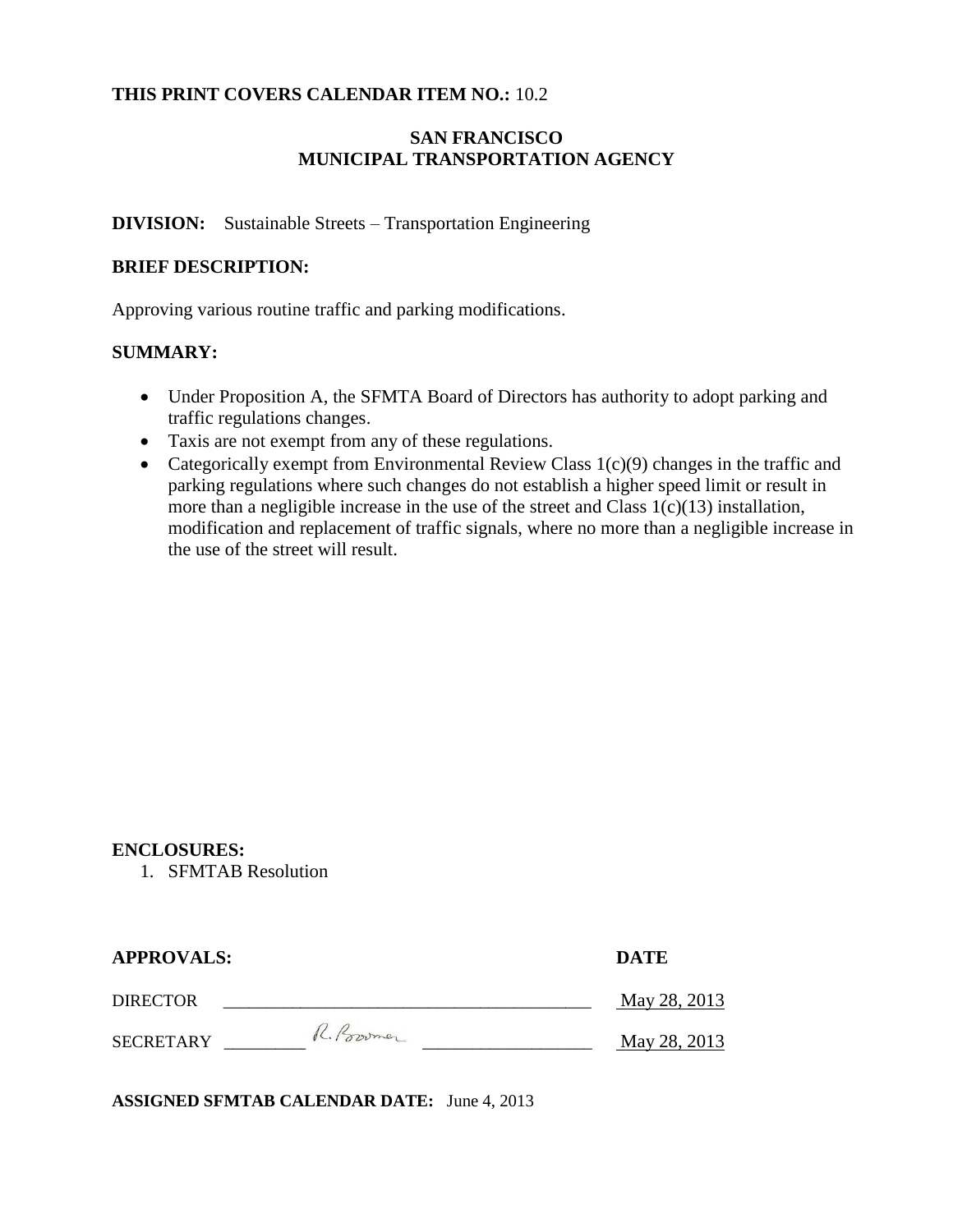## **PAGE 2.**

## **PURPOSE**

To approve various routine traffic and parking modifications.

## **GOAL**

This action supports the following SFMTA Strategic Plan Goal and Objectives:

- Goal 1: Create a safer transportation experience for everyone Objective 1.1: Improve security for transportation system users. Objective 1.3: Improve the safety of the transportation system. Goal 2: Make transit, walking, bicycling, taxi, ridesharing and carsharing the preferred means of travel
	- Objective 2.1: Improve customer service and communications.

Objective 2.2: Improve transit performance.

- Objective 2.3: Increase use of all non-private auto modes.
- Objective 2.4: Improve parking utilization and manage parking demand.

## **ITEMS**

- A. ESTABLISH STOP SIGN Stopping Westbound Romain Street at Corbett Avenue, the stem of this "T" intersection. **PH 3/8/13 Requested by SFMTA.**
- B. RESCIND 30-MINUTE TIME LIMIT, 9 AM TO 6 PM, MONDAY THROUGH SATURDAY (2 SPACES: #2-G & 4-G) – Dolores Street, unit block, west side between Market Street and 14<sup>th</sup> Street. **PH 4/5/13 Requested by DPW.**
- C. RESCIND 1-HOUR TIME LIMIT, 9 AM TO 6 PM, MONDAY THROUGH SATURDAY (5 SPACES: #6, 8, 10, 22, 24, 26 & 28) – Dolores Street, unit block, west side between Market Street and 14<sup>th</sup> Street. **PH 4/5/13 Requested by DPW.**
- D. ESTABLISH NO PARKING ANYTIME Market Street, south side, from Dolores Street to 64 feet westerly (sidewalk widening for a 5-foot wide bulb-out); Dolores Street, west side, from Market Street to 113 feet southerly (sidewalk widening for a 12.7-foot wide bulb-out); Dolores Street, east side, from Market Street to Clinton Park (sidewalk widening for a 12.1-foot wide bulb-out); Dolores Street, east side, from Clinton Park to 43 feet southerly (sidewalk widening for a 12.1-foot wide bulb-out); Dolores Street, west side, from  $14<sup>th</sup>$  Street to 105 feet northerly (sidewalk widening for a 7-foot wide bulb-out);  $14<sup>th</sup>$  Street, north side, from Dolores Street to 34 feet westerly (sidewalk widening for a 7-foot wide bulb-out); and Dolores Street center median (22 feet wide) extension, from current terminus to 65 feet northerly (towards Market Street). **PH 4/5/13 Requested by DPW.**
- E. RESCIND RESIDENTIAL PERMIT PARKING AREA "R," 2-HOUR LIMIT, 9 AM TO 6 PM, MONDAY THROUGH SATURDAY and ESTABLISH – PARKING METERS – AREA 2, 7 AM TO 4 PM, MONDAY THROUGH FRIDAY, 7 AM TO 6 PM, SATURDAY, NOON TO 6 PM, SUNDAY, 4-HOUR TIME LIMIT – Franklin Street, 600 block, west side, between McAllister Street and Golden Gate Avenue. **PH 4/5/13 Requested by SFMTA.**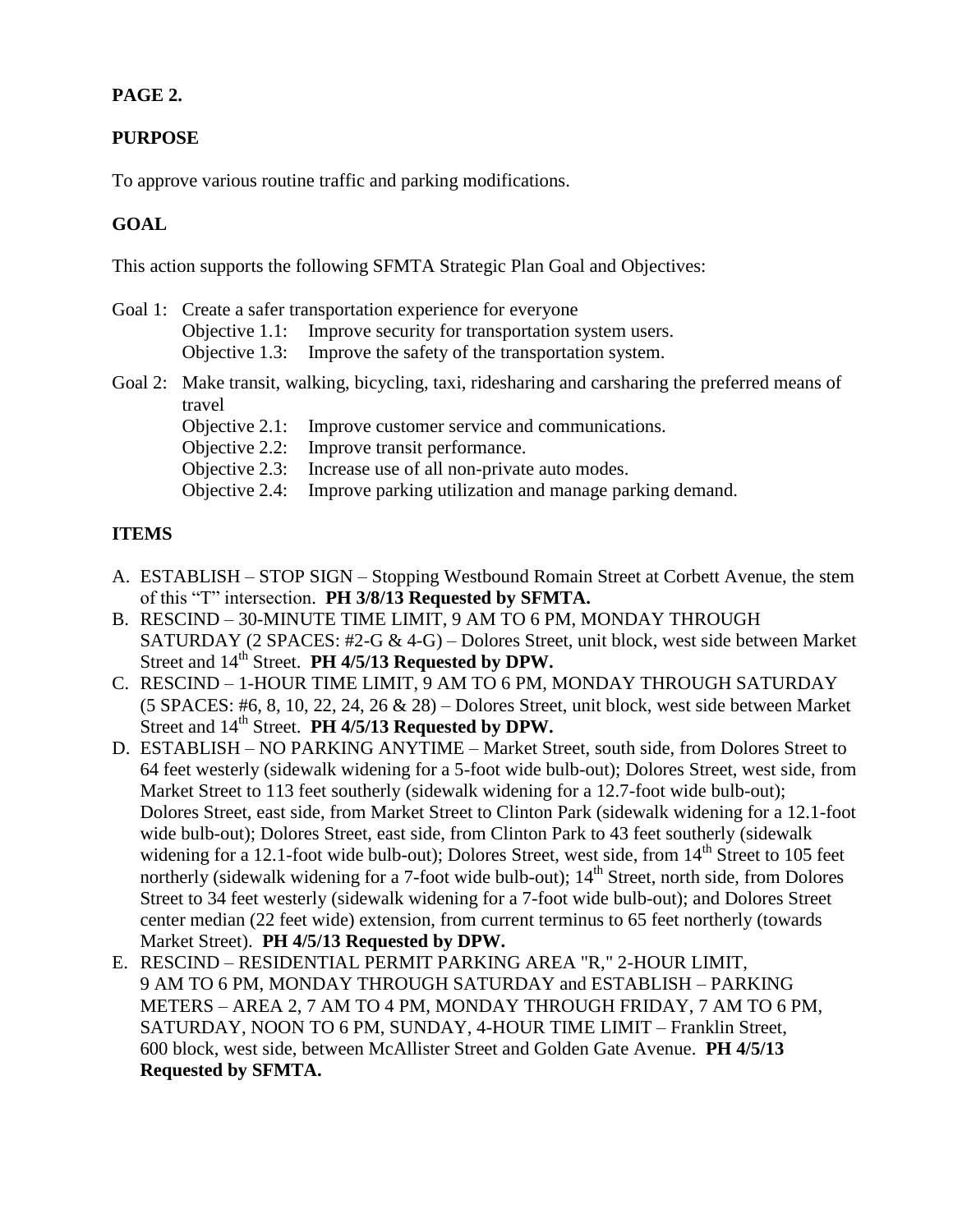# **PAGE 3.**

- F. RESCIND RESIDENTIAL PERMIT PARKING AREA "R," 2-HOUR LIMIT, 9 AM TO 6 PM, MONDAY THROUGH SATURDAY and ESTABLISH – PARKING METERS – AREA 3, 9 AM TO 6 PM, MONDAY THROUGH SATURDAY AND NOON TO 6 PM, SUNDAY, 4-HOUR TIME LIMIT – McAllister Street, 600 block, both sides, between Franklin and Gough Streets (Residents of 720 Gough Street would remain eligible to purchase "R" permits); Fulton Street, 300 block, north side, between Franklin and Gough Streets; and Fulton Street, 300 block, south side, from 60 feet west of Franklin Street to 141 feet east of Gough Street. **PH 4/5/13 Requested by SFMTA.**
- G. ESTABLISH TOW-AWAY, NO STOPPING, 12 AM TO 6 AM, EVERYDAY  $22^{nd}$  Street, both sides, between Illinois Street and its easterly terminus. **PH 4/19/13 Requested by SFPD.**
- H. ESTABLISH TOW-AWAY, NO PARKING ANYTIME Rankin Street, west side, from Davidson Street to 100 feet northerly. **PH 4/19/13 Requested by SFPUC.**
- I. RESCIND BUS ZONE Geary Boulevard, north side, from Arguello Boulevard to 60 feet easterly (to be relocated west of Arguello Boulevard). **PH 5/3/13 Requested by SFMTA.**
- J. ESTABLISH BUS ZONE AND EIGHT-FOOT SIDEWALK WIDENING Geary Boulevard, north side, from Arguello Boulevard to 120 feet westerly (removes five metered parking spaces #3708 through #3716 and relocates blue zone to Arguello Boulevard). **PH 5/3/13 Requested by SFMTA.**
- K. ESTABLISH BLUE ZONE Arguello Boulevard, west side, from 8 feet to 29 feet south of Geary Boulevard (21-foot blue zone removing metered parking #501, one space). **PH 5/3/13 Requested by SFMTA.**
- L. ESTABLISH TOW-AWAY, NO STOPPING ANYTIME Geary Boulevard, north side, from Arguello Boulevard to 20 feet easterly (8-foot wide bulb, removing metered parking space #3602); Geary Boulevard, south side, from Arguello Boulevard to 20 feet westerly (8-foot wide bulb, removing parking meter space #3701); and Arguello Boulevard, east side, from Geary Boulevard to 20 feet northerly (6-foot wide bulb, removing parking meter space #496). **PH 5/3/13 Requested by SFMTA.**
- M. ESTABLISH TOW-AWAY, NO STOPPING ANY TIME Folsom Street, south side, from Falmouth Street to 104 feet easterly (removes meter #929); and Falmouth Street, both sides, from Folsom to Shipley Streets. **PH 5/3/13 Requested by SFFD.**
- N. ESTABLISH STOP SIGNS Stopping southbound Hawes Street at Jamestown Avenue; and Stopping southbound Redondo Street at Jamestown Avenue (making these intersections twoway STOPs). **PH 5/3/13 Requested by Resident.**
- O. ESTABLISH RESIDENTIAL PERMIT PARKING AREA "D", 4 HOUR PARKING 9 AM TO 5 PM, MONDAY THROUGH FRIDAY – Roanoke Street, 1 - 99 Block, between Bemis and Laidley Streets. **PH 5/3/13 Requested by Residents.**
- P. ESTABLISH RESIDENTIAL PERMIT PARKING AREA X ELIGIBILITY ONLY 699 Mississippi Street Residences only (no new signs will be installed). **PH 5/3/13 Requested by Residents.**
- Q. ESTABLISH 2-HOUR TIME LIMIT, 7 AM TO 6 PM, EXCEPT SUNDAY Mission Street, north side, between Farragut and Whipple Avenues (changes existing 1-hour time limit to 2-hour). **PH 5/3/13 Requested by Resident.**
- R. ESTABLISH RED ZONE Bosworth Street, south side, from Chilton Avenue to 26 feet westerly; and Bosworth Street, north side, from the western crosswalk at Chilton Avenue to 40 feet easterly (removes parking at the stem of the T-intersection). **PH 5/3/13 Requested by SFMTA.**
- S. ESTABLISH 35 MILES PER HOUR SPEED LIMIT Jamestown Avenue between Redondo Street and Harney Way (existing speed limit is 40 miles per hour). **PH 5/3/13 Requested by SFMTA.**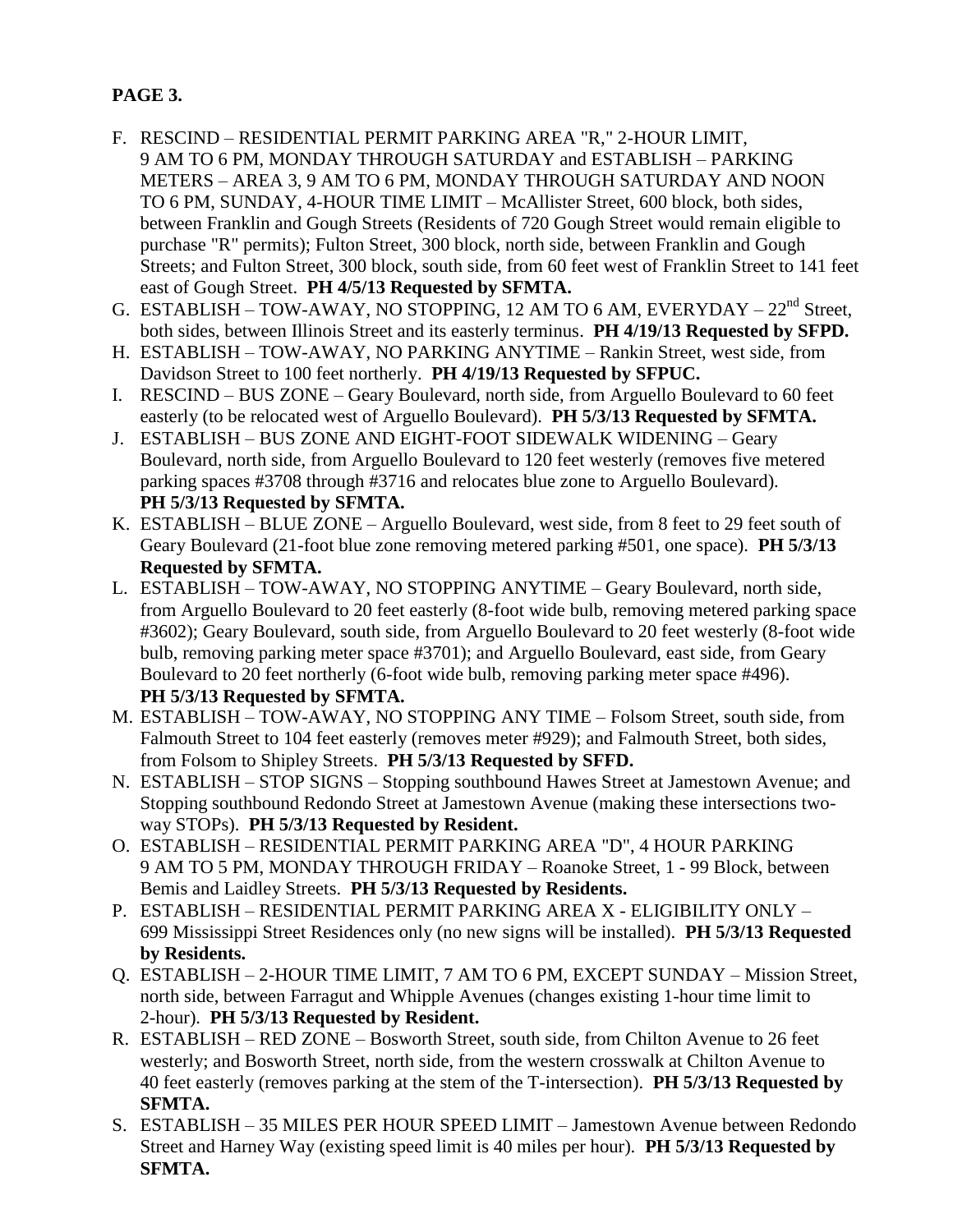# **PAGE 4.**

- T. ESTABLISH STOP SIGNS Acacia Road and Fairfax Avenue, making this intersection an all-way STOP; Acacia Road and Ironwood Way, making this intersection an all-way STOP; Catalina Street and Fairfax Avenue, making this intersection an all-way STOP; Catalina Street and Ironwood Way, making this intersection an all-way STOP; Fairfax Avenue, westbound, at Keith Street, making this intersection a two-way STOP; Acacia Road, eastbound, at Middle Point Road, stopping the stem of this T-intersection; and Catalina Street, eastbound, at Middle Point Road, stopping the stem of this T-intersection. **PH 5/3/13 Requested by SFMTA.**
- U. ESTABLISH TOW-AWAY, NO STOPPING ANYTIME Fairfax Avenue, both sides, from Keith Street to 100 feet westerly (100-foot bulb-out). **PH 5/3/13 Requested by SFMTA.**
- V. ESTABLISH NO LEFT TURN The Embarcadero, southbound, at Green Street. **PH 5/3/13 Requested by SFMTA.**
- W. RESCIND NO LEFT TURN Haight Street, eastbound, at Broderick Street. **PH 5/3/13 Requested by SFMTA.**
- X. REVOKE PERPENDICULAR PARKING Moraga Street, north side, between  $8<sup>th</sup>$  and 9 th Avenues (restores parallel parking). **PH 5/17/13 Requested by Residents.**
- Y. ESTABLISH RESIDENTIAL PERMIT PARKING AREA X, 2-HOUR PARKING, 8 AM TO 6 PM, MONDAY THROUGH FRIDAY – Missouri Street, east side, from 16<sup>th</sup> Street to 200 feet southerly. **PH 5/17/13 Requested by Residents.**
- Z. ESTABLISH RESIDENTIAL PERMIT PARKING AREA X ELIGIBILITY ONLY 80 Missouri Street (No new signage to be installed for eligibility only approval); and 1239 17th Street; and 101-105 Missouri Street. **PH 5/17/13 Requested by Residents.**
- AA. ESTABLISH RESIDENTIAL PERMIT PARKING AREA X, 2-HOUR PARKING, 8 AM TO 6 PM, MONDAY THROUGH FRIDAY  $-1500$  block of  $18<sup>th</sup>$  Street, south side, from Arkansas Street to 100 feet easterly (Defines limits of residential permit parking signage. All addresses on both sides of the street to be eligible to purchase residential parking permits). **PH 5/17/13 Requested by Residents.**
- BB. RESCIND NO PARKING ANYTIME Carolina Street, east side, from Coral Road (southern terminus) to 70 feet southerly. **PH 5/17/13 Requested by Resident.**
- CC. ESTABLISH TOW-AWAY NO STOPPING ANYTIME San Bruno Avenue, west side, from Hale Street to 17 feet northerly. **PH 5/17/13 Requested by Resident.**
- DD. REVOKE NO LEFT TURN, 7 AM 9 AM AND 4 PM 6 PM, EXCEPT SATURDAYS AND SUNDAYS and ESTABLISH – NO LEFT TURN – Judah Street, eastbound, at  $17<sup>th</sup>$  Avenue. **PH 5/17/13 Requested by SFMTA.**
- EE. RESCIND TOW-AWAY NO STOPPING ANYTIME (4 PM TO 6 PM) Geary Street, north side, from Mason Street westerly to Polk Street. **PH 5/17/13 Requested by Business.**
- FF. ESTABLISH TOW-AWAY NO PARKING ANYTIME (4 PM TO 6 PM) Geary Street, north side, from Mason Street westerly to Polk Street. **PH 5/17/13 Requested by Business.**
- GG. ESTABLISH CROSSWALK Fell Street at Gough Street (west side crossing). **PH 5/17/13 Requested by SFMTA.**
- HH. ESTABLISH TOW-AWAY, NO STOPPING ANYTIME Fell Street, south side, from Gough Street to 25 feet westerly (12-foot bulb); Fell Street, north side, from Gough Street to 20 feet westerly (6-foot bulb); and Gough Street, west side, from Fell Street to 20 feet southerly (6-foot bulb). **PH 5/17/13 Requested by SFMTA.**
- II. RESCIND GENERAL METER PARKING Fell Street, south side, between Gough Street and Octavia Street (300 Block, removes parking meter #411-01 and #411-03); and Gough Street, west side, between Fell Street and Oak Street (200 Block, removes parking meter #229). **PH 5/17/13 Requested by SFMTA.**
- JJ. ESTABLISH TOW-AWAY, NO STOPPING, 7 AM TO 9 AM Fell Street, north side, from Gough Street to 92 feet easterly. **PH 5/17/13 Requested by SFMTA.**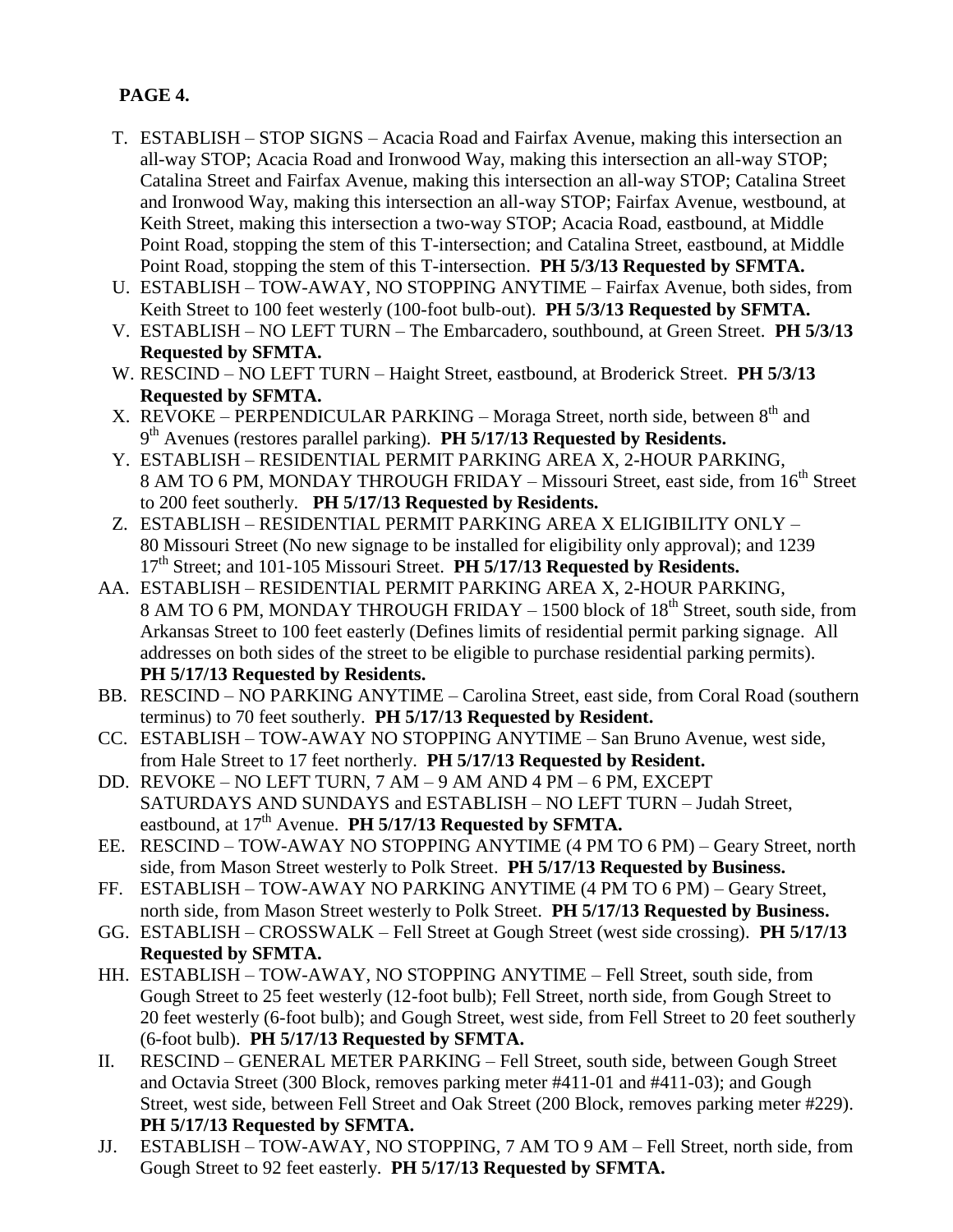## **PAGE 5.**

KK. ESTABLISH – NO RIGHT TURN ON RED – Beach Street, westbound, at Hyde Street; and Jones Street, northbound, at Jefferson Street. **PH 5/17/13 Requested by SFMTA/DPW.**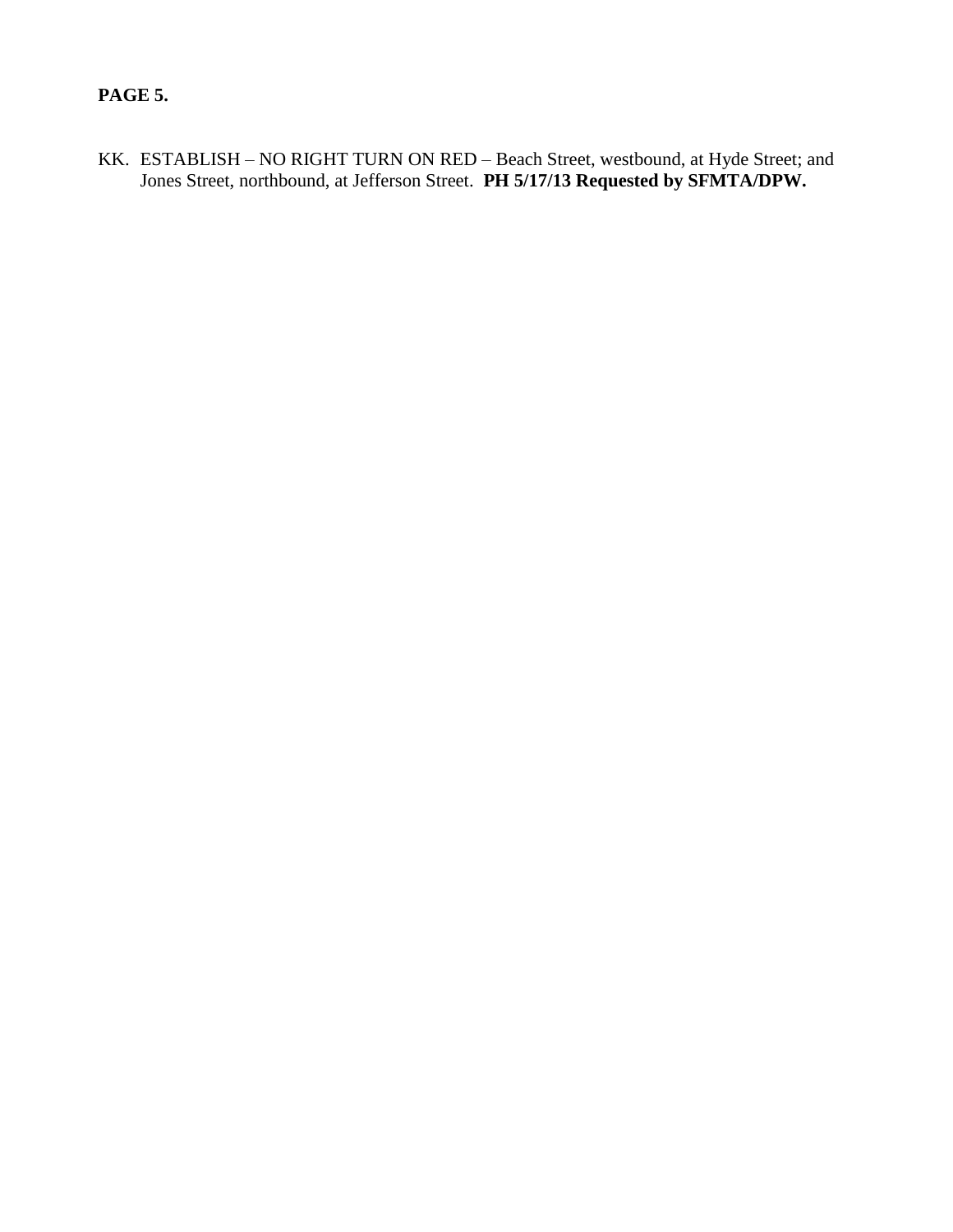### SAN FRANCISCO MUNICIPAL TRANSPORTATION AGENCY BOARD OF DIRECTORS

RESOLUTION No.

WHEREAS, The San Francisco Municipal Transportation Agency has received a request, or identified a need for traffic modifications as follows:

- A. ESTABLISH STOP SIGN Stopping Westbound Romain Street at Corbett Avenue, the stem of this "T" intersection.
- B. RESCIND 30-MINUTE TIME LIMIT, 9 AM TO 6 PM, MONDAY THROUGH SATURDAY (2 SPACES: #2-G  $& 4$ -G) – Dolores Street, unit block, west side between Market Street and 14<sup>th</sup> Street.
- C. RESCIND 1-HOUR TIME LIMIT, 9 AM TO 6 PM, MONDAY THROUGH SATURDAY (5 SPACES: #6, 8, 10, 22, 24, 26 & 28) – Dolores Street, unit block, west side between Market Street and 14<sup>th</sup> Street.
- D. ESTABLISH NO PARKING ANYTIME Market Street, south side, from Dolores Street to 64 feet westerly; Dolores Street, west side, from Market Street to 113 feet southerly; Dolores Street, east side, from Market Street to Clinton Park; Dolores Street, east side, from Clinton Park to 43 feet southerly; Dolores Street, west side, from  $14<sup>th</sup>$  Street to 105 feet northerly; 14<sup>th</sup> Street, north side, from Dolores Street to 34 feet westerly; and Dolores Street center median extension, from current terminus to 65 feet northerly.
- E. RESCIND RESIDENTIAL PERMIT PARKING AREA "R," 2-HOUR LIMIT, 9 AM TO 6 PM, MONDAY THROUGH SATURDAY and ESTABLISH – PARKING METERS – AREA 2, 7 AM TO 4 PM, MONDAY THROUGH FRIDAY, 7 AM TO 6 PM, SATURDAY, NOON TO 6 PM, SUNDAY, 4-HOUR TIME LIMIT – Franklin Street, 600 block, west side, between McAllister Street and Golden Gate Avenue.
- F. RESCIND RESIDENTIAL PERMIT PARKING AREA "R," 2-HOUR LIMIT, 9 AM TO 6 PM, MONDAY THROUGH SATURDAY and ESTABLISH – PARKING METERS – AREA 3, 9 AM TO 6 PM, MONDAY THROUGH SATURDAY AND NOON TO 6 PM, SUNDAY, 4-HOUR TIME LIMIT – McAllister Street, 600 block, both sides, between Franklin and Gough Streets; Fulton Street, 300 block, north side, between Franklin and Gough Streets; and Fulton Street, 300 block, south side, from 60 feet west of Franklin Street to 141 feet east of Gough Street.
- G. ESTABLISH TOW-AWAY, NO STOPPING, 12 AM TO 6 AM, EVERYDAY  $22^{nd}$ Street, both sides, between Illinois Street and its easterly terminus.
- H. ESTABLISH TOW-AWAY, NO PARKING ANYTIME Rankin Street, west side, from Davidson Street to 100 feet northerly.
- I. RESCIND BUS ZONE Geary Boulevard, north side, from Arguello Boulevard to 60 feet easterly (to be relocated west of Arguello Boulevard).
- J. ESTABLISH BUS ZONE AND EIGHT-FOOT SIDEWALK WIDENING Geary Boulevard, north side, from Arguello Boulevard to 120 feet westerly.
- K. ESTABLISH BLUE ZONE Arguello Boulevard, west side, from 8 feet to 29 feet south of Geary Boulevard.
- L. ESTABLISH TOW-AWAY, NO STOPPING ANYTIME Geary Boulevard, north side, from Arguello Boulevard to 20 feet easterly; Geary Boulevard, south side, from Arguello Boulevard to 20 feet westerly; and Arguello Boulevard, east side, from Geary Boulevard to 20 feet northerly.
- M. ESTABLISH TOW-AWAY, NO STOPPING ANY TIME Folsom Street, south side,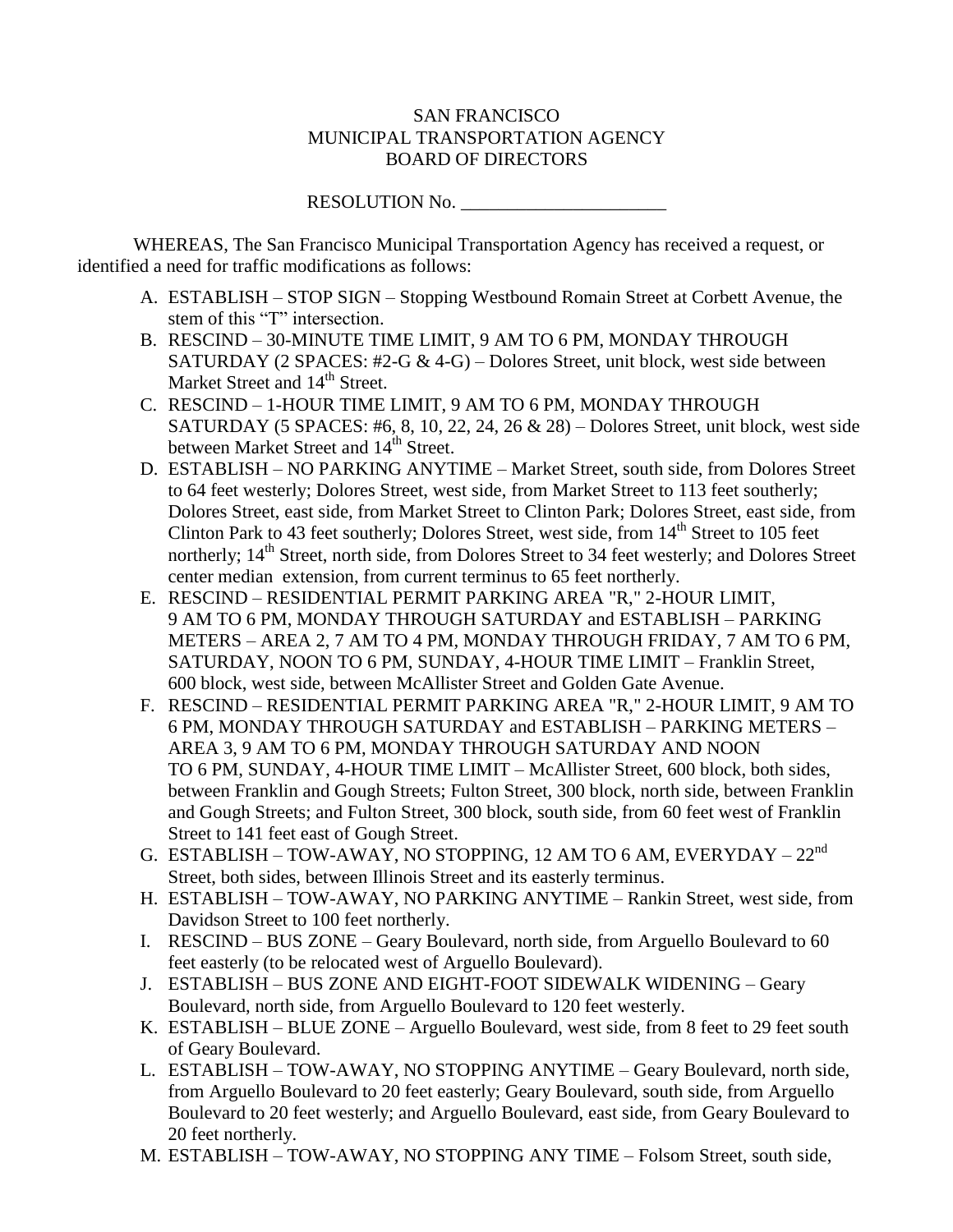from Falmouth Street to 104 feet easterly; and Falmouth Street, both sides, from Folsom to Shipley Streets.

- N. ESTABLISH STOP SIGNS Stopping southbound Hawes Street at Jamestown Avenue; and Stopping southbound Redondo Street at Jamestown Avenue.
- O. ESTABLISH RESIDENTIAL PERMIT PARKING AREA "D", 4 HOUR PARKING 9 AM TO 5 PM, MONDAY THROUGH FRIDAY – Roanoke Street, 1 - 99 Block, between Bemis and Laidley Streets.
- P. ESTABLISH RESIDENTIAL PERMIT PARKING AREA X ELIGIBILITY ONLY 699 Mississippi Street Residences only.
- Q. ESTABLISH 2-HOUR TIME LIMIT, 7 AM TO 6 PM, EXCEPT SUNDAY Mission Street, north side, between Farragut and Whipple Avenues.
- R. ESTABLISH RED ZONE Bosworth Street, south side, from Chilton Avenue to 26 feet westerly; and Bosworth Street, north side, from the western crosswalk at Chilton Avenue to 40 feet easterly.
- S. ESTABLISH 35 MILES PER HOUR SPEED LIMIT Jamestown Avenue between Redondo Street and Harney Way.
- T. ESTABLISH STOP SIGNS Acacia Road and Fairfax Avenue, making this intersection an all-way STOP; Acacia Road and Ironwood Way, making this intersection an all-way STOP; Catalina Street and Fairfax Avenue, making this intersection an all-way STOP; Catalina Street and Ironwood Way, making this intersection an all-way STOP; Fairfax Avenue, westbound, at Keith Street, making this intersection a two-way STOP; Acacia Road, eastbound, at Middle Point Road, stopping the stem of this T-intersection; and Catalina Street, eastbound, at Middle Point Road, stopping the stem of this T-intersection.
- U. ESTABLISH TOW-AWAY, NO STOPPING ANYTIME Fairfax Avenue, both sides, from Keith Street to 100 feet westerly.
- V. ESTABLISH NO LEFT TURN The Embarcadero, southbound, at Green Street.
- W. RESCIND NO LEFT TURN Haight Street, eastbound, at Broderick Street.
- X. REVOKE PERPENDICULAR PARKING Moraga Street, north side, between  $8<sup>th</sup>$  and 9<sup>th</sup> Avenues.
- Y. ESTABLISH RESIDENTIAL PERMIT PARKING AREA X, 2-HOUR PARKING, 8 AM TO 6 PM, MONDAY THROUGH FRIDAY – Missouri Street, east side, from 16<sup>th</sup> Street to 200 feet southerly.
- Z. ESTABLISH RESIDENTIAL PERMIT PARKING AREA X ELIGIBILITY ONLY 80 Missouri Street; and 1239 17<sup>th</sup> Street; and 101-105 Missouri Street.
- AA. ESTABLISH RESIDENTIAL PERMIT PARKING AREA X, 2-HOUR PARKING, 8 AM TO 6 PM, MONDAY THROUGH FRIDAY – 1500 block of 18<sup>th</sup> Street, south side, from Arkansas Street to 100 feet easterly.
- BB. RESCIND NO PARKING ANYTIME Carolina Street, east side, from Coral Road to 70 feet southerly.
- CC. ESTABLISH TOW-AWAY NO STOPPING ANYTIME San Bruno Avenue, west side, from Hale Street to 17 feet northerly.
- DD. REVOKE NO LEFT TURN, 7 AM 9 AM AND 4 PM 6 PM, EXCEPT SATURDAYS AND SUNDAYS and ESTABLISH – NO LEFT TURN – Judah Street, eastbound, at  $17<sup>th</sup>$ Avenue.
- EE. RESCIND TOW-AWAY NO STOPPING ANYTIME (4 PM TO 6 PM) Geary Street, north side, from Mason Street westerly to Polk Street.
- FF. ESTABLISH TOW-AWAY NO PARKING ANYTIME (4 PM TO 6 PM) Geary Street, north side, from Mason Street westerly to Polk Street.
- GG. ESTABLISH CROSSWALK Fell Street at Gough Street.
- HH. ESTABLISH TOW-AWAY, NO STOPPING ANYTIME Fell Street, south side, from Gough Street to 25 feet westerly; Fell Street, north side, from Gough Street to 20 feet